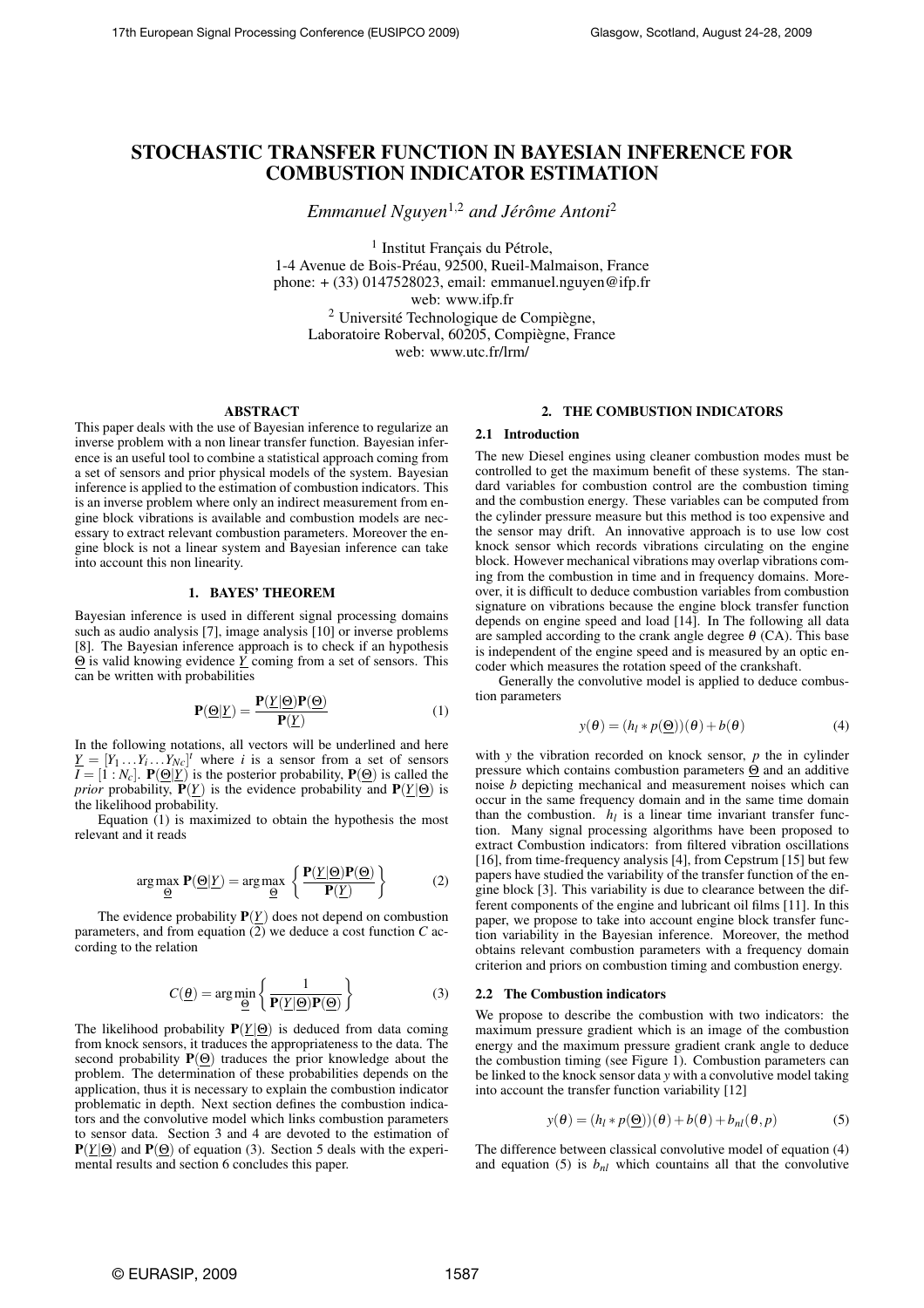model cannot depict as the variability of the transfer function. However  $b_{nl}$  is correlated to the input of the system,  $p$ .  $h_l$  is the transfer function given by the best linear model at least squares sense(BLM). Cylinder pressure evolution depends mainly on three events: the



Figure 1: (a) In cylinder pressure and engine block acceleration from knock sensor (b) In cylinder pressure gradient and combustion indicators

motored phase, the combustion and the cavity resonances which depend on speed velocity in the combustion chamber and cylinder geometry. These events are separated in three different frequency bands. As it is depicted in Figure 2, the motored pressure is a low frequency based event  $(< 1 kHz)$ , the combustion is a middle range frequency based event ( $[1-3]$  *kHz*) and cavity resonances are high frequency based event  $(> 4 \overline{kHz})$ . The study of the spectrum of the in cylinder pressure  $P(\omega_k)$  in the combustion frequency band  $[\omega_{f1} - \omega_{f2}]$  (see Figure 2) shows that pressure can be modeled at first order by

$$
P(\omega_k) = Ke^{-\frac{a\omega_k F_e}{N_{\text{FFT}}}e^{-\frac{j2\pi\theta_0\omega_k F_e}{N_{\text{FFT}}}}\tag{6}
$$

where  $\omega_k$  is a frequency bin,  $N_{\text{FFT}}$  is the length of the discrete Fourier transform of  $p$  and  $F_e$  the sampling frequency.  $a$  is the duration of the combustion and is supposed invariant in the following. The combustion timing depends on  $\theta_0$  and the maximum pressure gradient depends on the parameter *K*. This cylinder pressure model describes only the rapid pressure rise due to the combustion in Figure 1. It is during this interval that the combustion parameters occur. Finally a relation between knock sensor data and combustion event in a domain of validity has been formulated. The goal is now to estimate  $\Theta = \{K, \theta_0\}$  with a set of knock sensors and prior models and to take into account the variability of the transfer function.



Figure 2: Pressure spectrum and model by straight line between [ $1000$  3000]  $Hz$  for : (a) magnitude and (b) phase

# **3. THE LIKELIHOOD PROBABILITY P**(*Y*|Θ)

## **3.1 The convolutive model**

This section is devoted to the estimation of the likelihood probability. This one can be deduced from the convolutive model which induces a relation between combustion parameters and sensor data. We use this relation in the frequency domain for several reasons

- The convolution product become a simple multiplication.
- The domain of validity of knock sensors is defined in the frequency domain.
- The central limit theorem simplify the probability laws of different variables. Indeed Fourier transforms of noise  $\underline{B}_i$  and transfer function  $\underline{H}_i$  tend to have Gaussian distributions.

For each sensor *i*, the convolutive model is expressed by

$$
\underline{Y}_i = \underline{P}_i \underline{H}_i + \underline{B}_i \tag{7}
$$

Here  $H_i = H_0 + H_{nl}$  is the transfer function and the sum of two terms :

- $H_0$  given by the BLM and it is the deterministic part of the transfer function.
- $H_{nl}$  is added to  $H_0$ , it is a random variable which takes into account all that the linear transfer function cannot describe.

 $Y_i = [Y_i(\omega_{f1}) \cdots Y_i(\omega_{f2})]^t$  is the vector of sensor data,  $P$  the diagonal matrix of cylinder pressure, $H_i$  the vector of transfer function random values and  $\underline{B}_i$  the vector of noise random values.

# **3.2 The transfer function** *H<sup>i</sup>*

In this study, it is necessary to estimate the transfer function from the combustion chamber to the sensor location. According to the combustion domain of validity (see section 2.2), transfer function have to be determined only in a little frequency band. One of the main difficulty of the estimation of combustion parameters from accelerometer is the fact that an engine block transfer function is not a linear and time invariant system [11]. Its parameters depend on engine speed and load. In the literature there is three main approaches

- A time approach which consists in the estimation of different coefficients of ARMA filter. Poulimenos [13] takes into account the signal non stationarity and introduces TARMA filters.
- A frequency approach. Bendat [2] proposes to study autospectrum and cross-spectrum to determine the transfer function and Antoni *et al.* [1] apply it to internal combustion engine. Although the transfer function variability is not taken into account.
- A Ceptrum approach. Gao *et al.* [6] use Cepstrum to estimate the transfer function.

Equations coming from the Bayesian inference can take into account the transfer function variability. Only a transfer function template  $H_0$  is necessary processed with an off line analysis of in cylinder pressure *p* and knock sensor *y* by estimating their centered autospectrum and cross-spectrum on  $N_p$  engine cycles

$$
H_0(\omega_k) = \frac{\sum_{n=1}^{N_p} P_n(\omega_k) Y_n^*(\omega_k)}{\sum_{n=1}^{N_p} |P_n(\omega_k)|^2}
$$
(8)

Transfer function variability is taken into account by the standard deviation  $\sigma$ <sub>*H*</sub> which is experimentally estimated over 30 engine set points at different engine speed and load.

## **3.3 The Likelihood probability**

It is possible to deduce from convolutive model (equation (7)) a relation between probability density function (pdf) of different random variables.

$$
f_{\underline{Y}}(\underline{Y}|\underline{\Theta}) = f_{\underline{Y}_i}(\underline{P}.\underline{H}_i + \underline{B}_i|\underline{\Theta}, I) \tag{9}
$$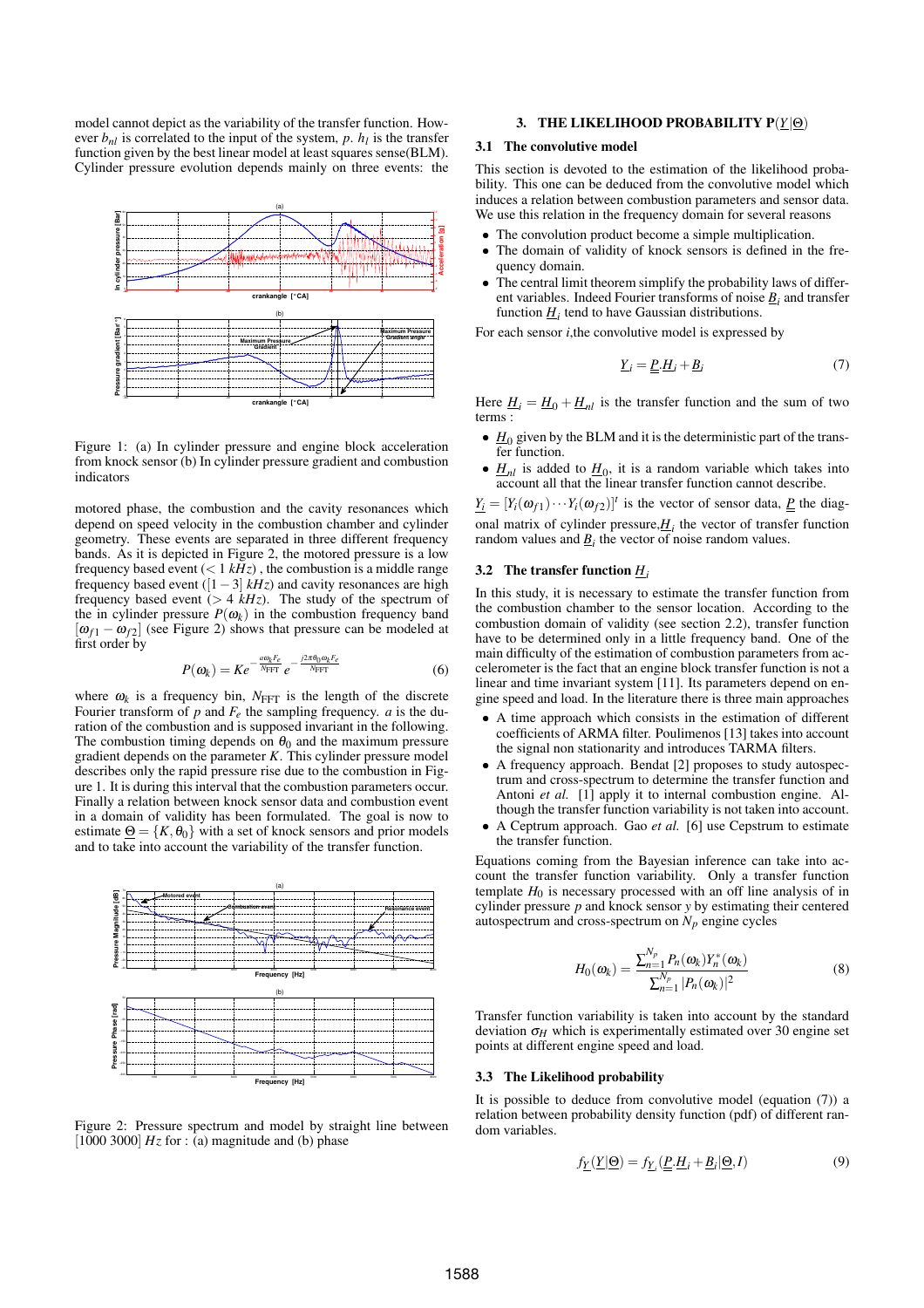with *fY* the probability density function connected with *Y*. Let the noise dependency appear in equation (9)

$$
f_{\underline{Y}}(\underline{Y}|\underline{\Theta}) = \int_{-\infty}^{\infty} f_{\underline{Y}_i|\underline{B}_i}(\underline{P}_i \underline{H}_i + \underline{B}_i | \{\underline{B}_i, \underline{\Theta}\}, I) f_{\underline{B}_i}(\underline{B}_i | \underline{\Theta}, I) d\underline{B}_i \quad (10)
$$

Noise  $B_i$  is independent of combustion parameters, thus equation (10) can be simplified

$$
f_{\underline{Y}}(\underline{Y}|\underline{\Theta}) = \int_{-\infty}^{\infty} f_{\underline{P}H_i}(\underline{P}_i \cdot \underline{H}_i | \{\underline{\Theta}\}, I) f_{\underline{B}_i}(\underline{B}_i, I) d\underline{B}_i \tag{11}
$$

with the relation  $f_{\underline{PH}_i}(\underline{PH}_i(\underline{\Theta}) | {\{\underline{\Theta}\}}) = f_{\underline{PH}_i}(\underline{Y}_i - \underline{B}_i | {\{\underline{\Theta}\}})$ , a convolution product appears between the two pdf in equation (11)

$$
f_{\underline{Y}}(\underline{Y}|\underline{\Theta}) = f_{\underline{P}H_i} * f_{\underline{B}_i}(\underline{Y}_i, I) \tag{12}
$$

Now we can express  $f_{\underline{H_i P}}$  with the pdf related with  $\underline{H_i}$  called  $f_{\underline{H_i}}$ 

$$
f_{\underline{P}H_i}(\underline{X}) = f_{\underline{H}_i}(\underline{\underline{P}}^{-1}\underline{X}) \det(\underline{P})
$$
\n(13)

 $f_{\frac{H}{i}}P$  can be replaced by  $f_{\frac{H}{i}}$  in equation (12)

$$
f_{\underline{Y}}(\underline{Y}|\underline{\Theta}) = \int_{-\infty}^{\infty} f_{\underline{H}_i}(\underline{P}^{-1}(\underline{Y}_i - \underline{B}_i), I) f_{\underline{B}_i}(\underline{B}_i, I) \det(\underline{P}) d\underline{B}_i \tag{14}
$$

Now we use the commutativity property of the convolution product, set  $\underline{X}_i = \underline{p}^{-1} \underline{B}_i$  and assume noises and transfer functions between each sensors are independents. The independence between transfer function of each sensors has no physical meaning although this assumption is retained because it carries the less information according to the maximum entropy principle

$$
\mathbf{P}(\underline{Y}|\underline{\Theta}) = \prod_{i=1}^{N_c} \int_{-\infty}^{\infty} \mathbf{P}_{\underline{H}_i}(\underline{X}_i) \mathbf{P}_{\underline{B}_i}(\underline{Y}_i - \underline{P}(\underline{\Theta}) \underline{X}_i) d\underline{X}_i \tag{15}
$$

Equation (15) provides a relation between the likelihood probability and the noise and random transfer function probabilities. Supposing these two probabilities follow circular complex multidimensional Gaussian laws according to the central limit theorem, it is possible to deduce the likelihood probability law expression. Moreover, we assume that the variance of complex Gaussian laws of transfer function and noise are the same for the real and the imaginary parts for each frequency For a given frequency bin  $\omega_k$ 

$$
\mathbf{P}_H(H(\boldsymbol{\omega}_k)) = \frac{e^{-\frac{|H(\boldsymbol{\omega}_k)-H_0(\boldsymbol{\omega}_k)|^2}{\sigma_H^2}}}{\pi \sigma_H}, \ \mathbf{P}_B(B(\boldsymbol{\omega}_k)) = \frac{e^{-\frac{|B(\boldsymbol{\omega}_k)|^2}{\sigma_B^2}}}{\pi \sigma_B} \qquad (16)
$$

 $H_0$  is the mean value vector of the transfer function. For a given frequency bin, the likelihood probability becomes

$$
\mathbf{P}(Y_i(\omega_k)|\underline{\Theta}) = \frac{1}{\pi^2 \sigma_B \sigma_H} \int_{-\infty}^{\infty} e^{-\frac{|X - H_0(\omega_k)|^2}{\sigma_H^2}} e^{-\frac{|Y(\omega_k) - P(\omega_k)X|^2}{\sigma_B^2}} dX \quad (17)
$$

Equation (17) can be further simplified to

$$
\mathbf{P}(Y_i(\boldsymbol{\omega}_k)|\boldsymbol{\Theta}) = \frac{1}{\pi\sqrt{(P(\boldsymbol{\omega}_k)^2\sigma_H^2 + \sigma_B^2)}}e^{-\frac{|Y(\boldsymbol{\omega}_k)^{-H_0(\boldsymbol{\omega}_k)^p(\boldsymbol{\omega}_k)|^2}{\sigma_B^2 + P(\boldsymbol{\omega}_k)^2\sigma_H^2}} \qquad (18)
$$

The final expression of likelihood probability is summarized in equation (19). Random variables are supposed independent for different frequency bins. This Assumption is the case when the less information is conveyed by convolutive model.

$$
\mathbf{P}(\underline{Y}|\underline{\Theta}) = \prod_{i=1}^{N_c} \prod_{\omega_k = \omega_{f1}}^{\omega_{f2}} \frac{e^{-\frac{|Y_i(\omega_k) - P(\omega_k)H_{0i}(\omega_k)|^2}{\sigma_{Bci}^2 + |P(\omega_k)|^2 \sigma_{Hci}^2}}}{|P(\omega_k)|^2 \sigma_{Hci}^2 + \sigma_{Bci}^2}
$$
(19)

<sup>σ</sup>*Bci* and <sup>σ</sup>*Hci* are the standard deviations of the complex random variables  $B_i$  and  $H_i$  of the sensor *i*.

#### **4. PRIOR PROBABILITY P**(Θ)

For each combustion parameter we suggest a model taken from the literature. Then prior probability can be expanded

$$
\mathbf{P}(\underline{\Theta}) = \mathbf{P}(\theta_0) \mathbf{P}(K|\theta_0)
$$
 (20)

Where **P**( $\theta_0$ ) and **P**( $K|\theta_0$ ) are respectively deduced from a combustion occurrence model and a combustion energy model. Prior will come from models already used in other applications in engine control. Thus the necessary extensive data set to tune parameter models is already available at the beginning of this study.

#### **4.1 Combustion occurrence model**  $P(\theta_0)$

The choice of the model depends on the engine application. For example, Swan has proposed in [17] a model to deduce the start of combustion angle <sup>θ</sup>*soc*. This model has four inputs : the intake pressure  $p_{\textit{ivc}}$  and temperature  $T_{\textit{ivc}}$ , the start of injection angle  $\theta_{\textit{inj}}$ and the burnt gas ratio (*BGR*). There is also 5 parameters  $\gamma$ ,  $T_a$ ,  $C1$ , *C*2 and *n*. The start of combustion is estimated when the integral of equation (21) is equal to one (to be solved for  $\theta_{\text{soc}}$ )

$$
\int_{\theta_{inj}}^{\theta_{soc}} \frac{C_1(P_{ivc}v(\theta)^{\gamma})^n e^{-\left(\frac{Ta}{T_{ivc}v(\theta)^{\gamma-1}}\right)}}{1+C_2.BGR} d\theta = 1
$$
 (21)

This model gives the start of combustion  $\theta_{\rm soc}$ , however the combustion parameter to estimate is the maximum pressure gradient angle θ<sub>0</sub>. Indeed the difference  $θ_0 − θ_{\text{soc}}$  is unknown. We consider it as a random variable. The variability of  $\theta_0 - \theta_{\text{soc}}$  has been measured on 85 engine set points by measuring <sup>θ</sup>*soc* given by the model and  $\theta_0$  given by the in-cylinder pressure. Figure 3 shows the difference. From these data, a log-normal law is fitted according to the Kolmogorov-Smirnov test (error of 0.06 for a log normal law instead of 0.12 for a normal law, 0.26 for an exponential law and 0.09 for a chi-square law).



Figure 3: Histogram of the difference  $\theta_0 - \theta_{\text{soc}}$  and log normal probability law proposed to fit data.

Finally

$$
\mathbf{P}(\theta_0) = \frac{e^{-\frac{(\ln(\theta_0 - \theta_{soc}) - \mu_0)^2}{2\sigma_0^2}}}{\sqrt{2\pi}\sigma_0(\theta_0 - \theta_{soc})}, \text{ for } \theta_0 - \theta_{soc} > 0 \tag{22}
$$

with  $\sigma_0 = 0.55$  °*CA* and  $\mu_0 = 2.1$  °*CA*.

#### **4.2 Energy of combustion model**  $P(K | \theta_0)$

The maximum entropy principle proposed by E.T. Jaynes in [9] establishes the probability  $P(b|\theta_0)$  the less compromising in sense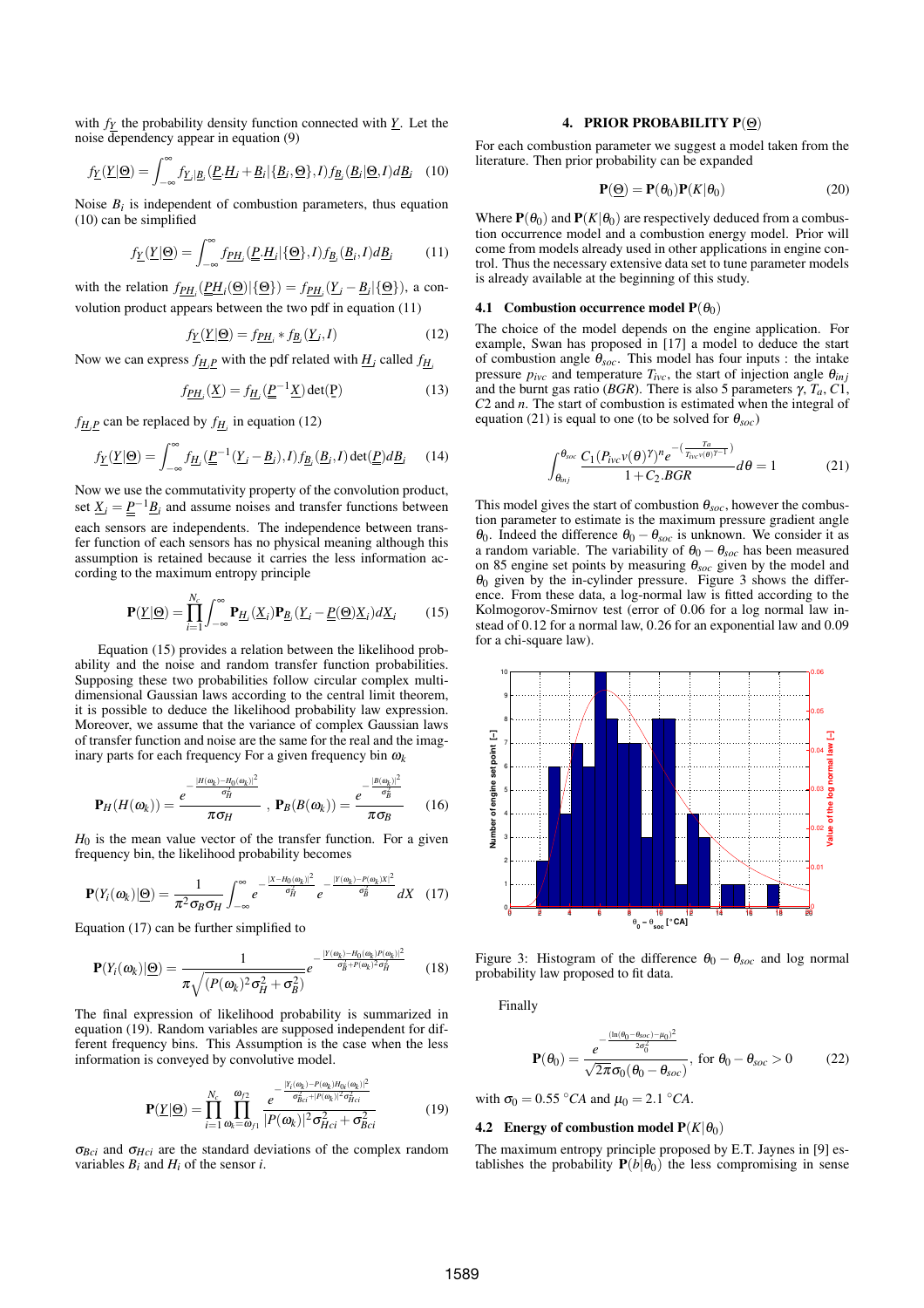that we will use only information given by the constraints. it consists in maximizing entropy  $H(\mathbf{P}) = \int \mathbf{P}(x) \ln \mathbf{P}(x) dx$  with regards to the constraints on **P**. Indeed some knowledge about the energy of the combustion is available: engine thermodynamic laws give *K*

$$
K = \frac{(\gamma - 1) \frac{\partial Q(\theta_0)}{\partial \theta}}{\frac{3\sqrt{3\pi}\gamma}{a^2} V(\theta_0) + \frac{2}{a} \frac{\partial V(\theta_0)}{\partial \theta}}
$$
(23)

*V* is the volume of the combustion chamber and  $\frac{\partial Q(\theta_0)}{\partial \theta}$  is the rate of heat release (ROHR) which is unknown. A model proposed by Chmela [5] predicts the value of the ROHR

$$
\frac{dQ}{C_{Lhv}M_{inj}-Q} = C(1 - BGR)^{\beta}e^{\frac{\phi}{\sqrt[3]{v}}}
$$
(24)

Where  $C_{Lhv}$  is the lower heating value depending on the fuel,  $M_{inj}$ is the mass of fuel,  $\beta$  and *C* are two constants depending on the engine. Although,  $\phi$ , the turbulence in the cylinder is considered as a random variable because it can take many different values for the same engine and bring the predominant uncertainty in the Chmela model. Finally, constraints on  $P(K|\theta_0)$  are enumerated here :

- 1. The maximum of pressure gradient  $K$  is a non negative random variable.
- 2. The mean value of random variable *K* is estimated with 85 engine set points by comparing value of maximum pressure gradient coming from the in cylinder pressure and the value given by the model.  $E(\ln K) = \phi_0$
- 3. The variance of *K* can be estimated following the same procedure than in point 2.  $E(\ln K)^2 = \sigma_{\phi}^2$

According to the maximum entropy principle, the probability function satisfying  $(1),(2)$  and  $(3)$  is a log normal law.

$$
\mathbf{P}(K|\theta_0) = \frac{e^{-\frac{(\ln(K) - \phi_0)^2}{2\sigma_\phi^2}}}{\sqrt{2\pi}\sigma_\phi K}, \text{ for } K > 0
$$
 (25)

## **5. EXPERIMENTAL RESULTS**

## **5.1 Cost function coming from the Bayesian inference**

The cost function *C* to minimize can be deduced by gathering the likelihood probability and prior probabilities described in the two last sections. To simplify the cost function we have chosen to minimize the logarithm of the probabilities

$$
C(\underline{\Theta}) = \sum_{i=1}^{N_c} \sum_{\omega_k = \omega_{f1}}^{\omega_{f2}} \frac{|Y_i(\omega_k) - H_0(\omega_k)P(\omega_k, \underline{\Theta})|^2}{|P(\omega_k, \underline{\Theta})|^2 \sigma_{Hci}^2 + \sigma_{Bci}^2} + \sum_{i=1}^{N_c} \sum_{\omega_k = \omega_{f1}}^{\omega_{f2}} \ln(|P(\omega_k, \underline{\Theta})|^2 \sigma_{Hci}^2 + \sigma_{Bci}^2) + \frac{1}{2\sigma_0^2} (\ln(\theta_0 - \theta_{soc}) - \mu_0)^2 + \ln(\theta_0 - \theta_{soc}) + \frac{1}{2\sigma_\phi^2} (\ln(K) - \phi_0)^2 + \ln(K) + C_0 \qquad (26)
$$

*C* is undefined if  $\theta_0 \leq \theta_{\text{soc}}$  and  $K \leq 0$ .

#### **5.2 Experimental setup and results**

Bayesian algorithm has been tested on a four cylinder Diesel-HCCI engine for speeds from 1000 rpm to 2500 rpm. They are two knock sensors available located on the two sides of the engine. The in cylinder pressure is also available to validate the algorithm.

Three cases appear depending on signal to noise ratio(SNR) on knock sensors.



Figure 4: Cycle to cycle maximum pressure gradient angle  $\theta_0$  calculated with in cylinder pressure (blue line), estimated with Bayesian inference (red dotted line) and given by prior model (green circled line) on a 2000 RPM engine set point

- **case 1** The SNR is high and the likelihood probability is predominant in the cost function. It induces a cycle to cycle relevant extraction of combustion parameters (Figure 4) .This case happens generally at low speed (1000 and 1500 rpm) where mechanical noise has a little influence on global vibrations circulating on the engine block.
- **case 2** The SNR is low then the prior probability is predominant in the cost function. It is possible to extract combustion parameters however the little cycle to cycle variations are not detectable (Figure 5). This case happens generally at high speed (2000 and 2500 rpm) where mechanical noise has a large influence on global vibrations circulating on the engine block.
- **case 3** The SNR is low and the combustion parameters given by the models are wrong. In this case, the extraction of combustion parameters is not relevant.



Figure 5: Influence of transfer function variability on a 2000 RPM engine set point. In some engine set point supposing the transfer function invariant causes the detection of non combustion phenomena.

Considering the transfer function as a random variable presents two main advantages

• Algorithm can give relevant combustion parameters for engine